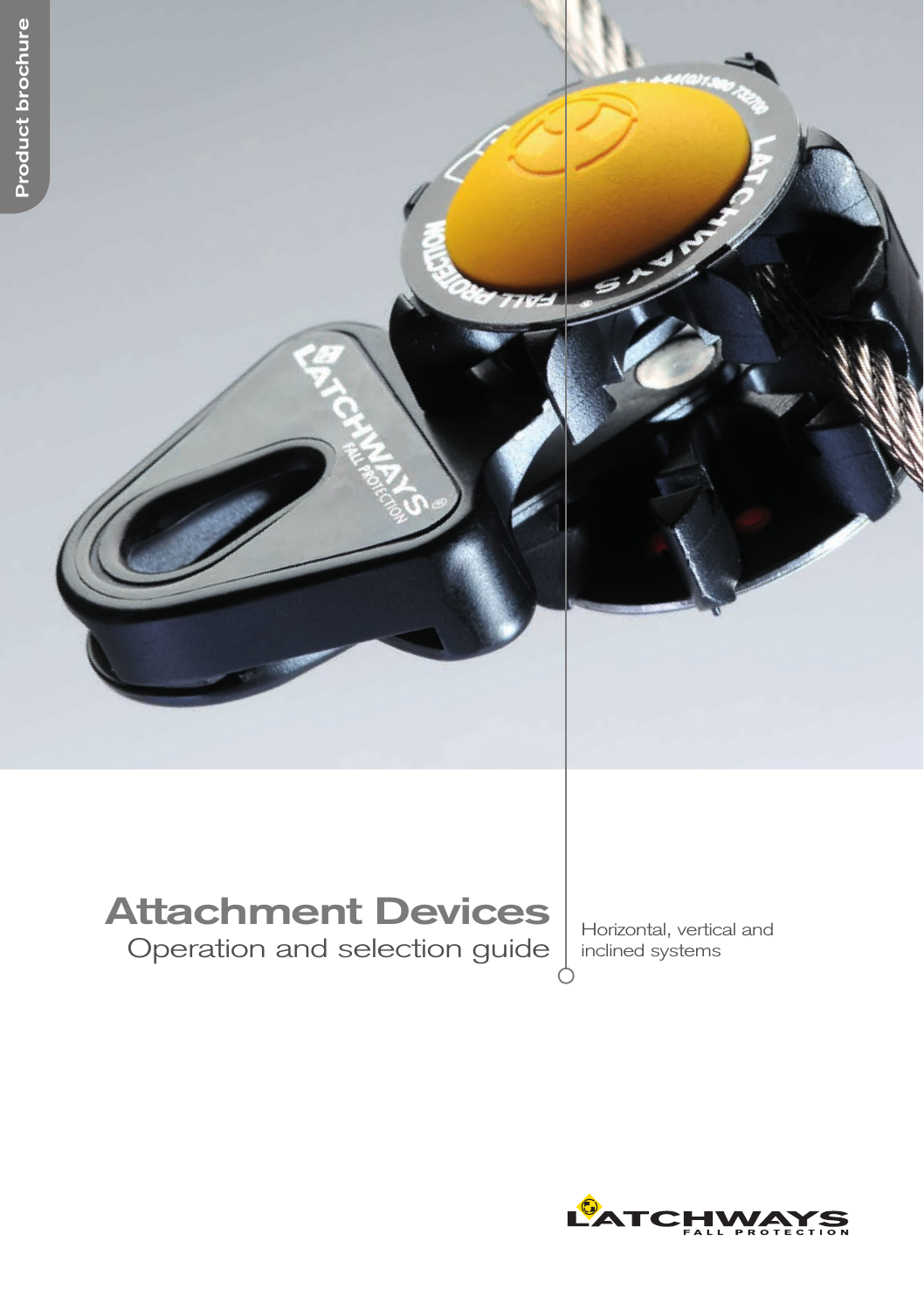

### **Latchways attachment devices**

All the Latchways attachment devices are designed to connect the user, wearing a full body harness, to a ManSafe® cable system.

Common to all devices is the patented starwheel mechanism which rotates freely over intermediate cable supports and around corner brackets without needing to disconnect the unit. This allows hands free operation for the system users.



**Other types of attachment device for various applications are available. For more details visit www.latchways.com.**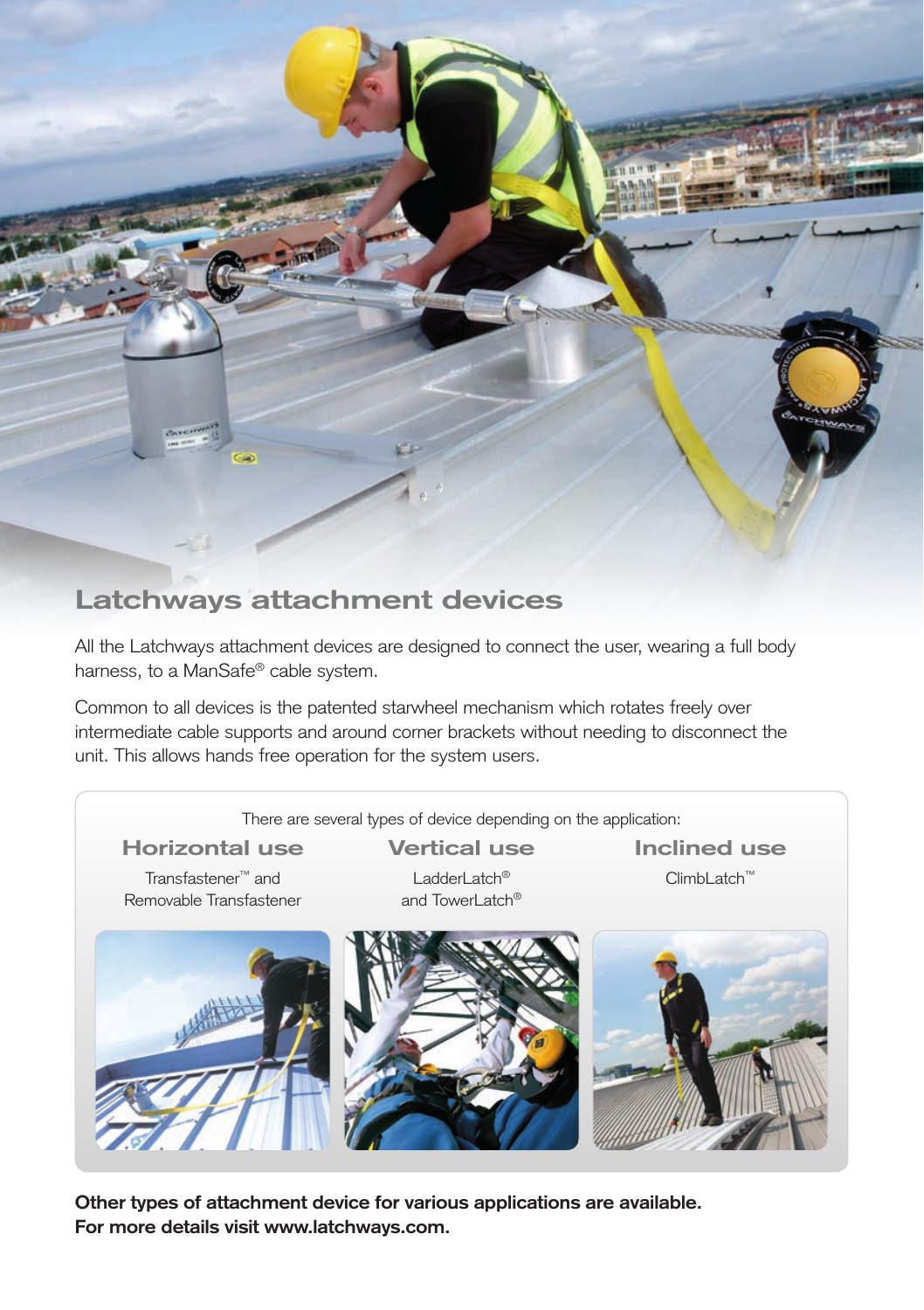### **Horizontal systems**

#### **Transfastener and Removable Transfastener**

- Universal device for use on all Latchways horizontal systems, suitable for both fall restraint and arrest systems.
- Incorporates unique starwheel allowing the unit to pass over cable supports and corners without the need to detach.
- Connects to user at dorsal point.
- Whereas the Transfastener requires a specific entry point, the Removable Transfastener can attach or detach at any safe point.



#### **Connecting a Transfastener**

- 1 A specific entry terminal is required to connect the Transfastener.
- 2 Rest the device onto the entry terminal and push the slipper downwards through the fork of the terminal. The plastic gate will be pushed open to allow this.
- **3** When the slipper has passed underneath the terminal the device can be pulled along the cable.
- 4 With the plastic gate closed, the device is now fully connected and ready for use.

#### **Connecting a Removable Transfastener**

- 1 Slide the link cover over to one side and move the slipper to the same side of the unit.
- 2 Place the unit onto the cable so that the cable is positioned between the two starwheels and is also located within the recess of the link body.
- 3 Move the link body and cover across to the other side of the unit, ensuring that the slipper is fully engaged onto the cable.
- 4 The Removable Transfastener will now hang on the cable and is safe to be attached to.















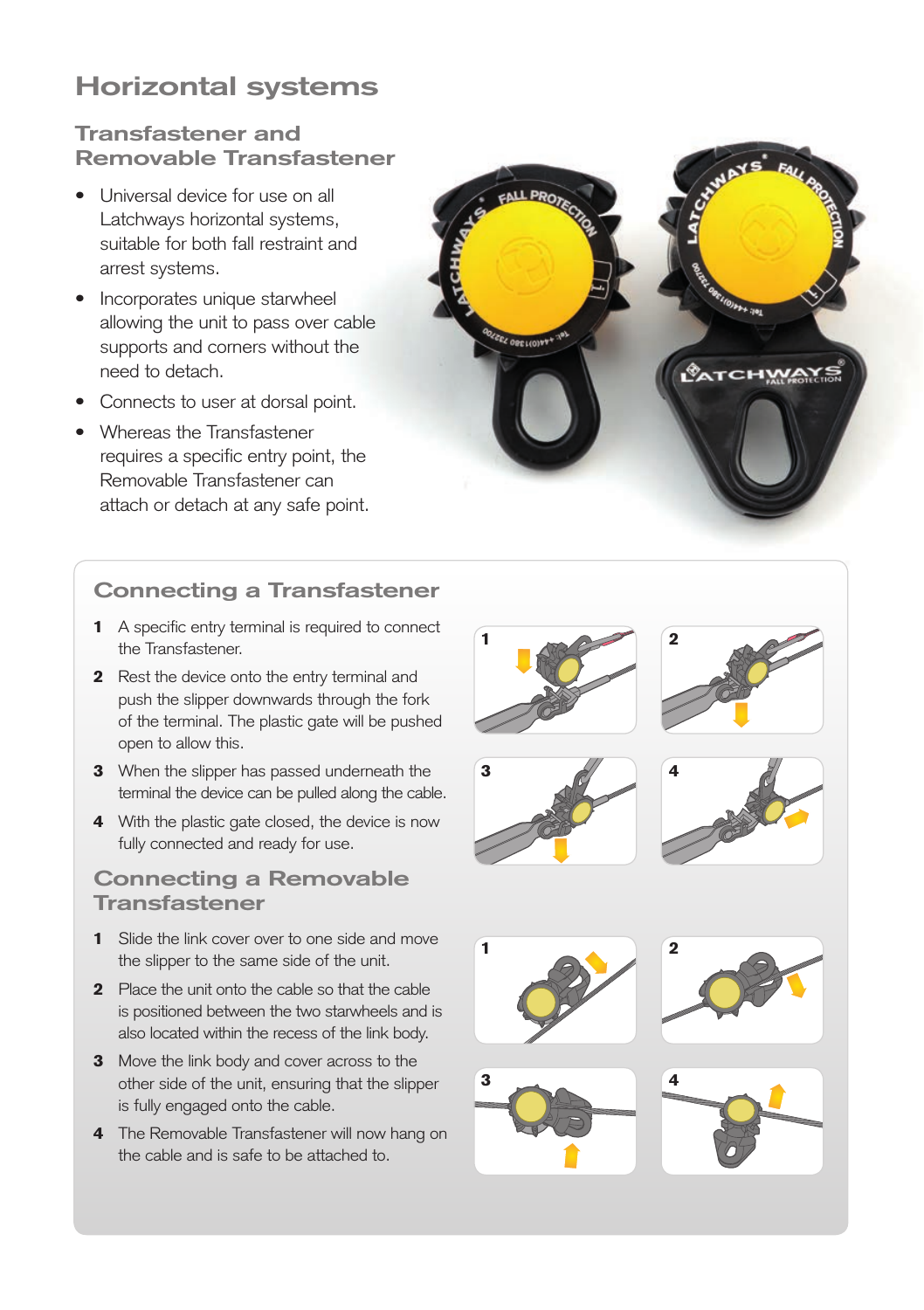## **Vertical systems**

### **LadderLatch and TowerLatch**

- Universal device for use on all Latchways' vertical systems.
- Incorporates unique starwheel allowing the unit to pass over cable supports without need to detach.
- Anti-inversion mechanism so device cannot be connected to cable upside down.
- Connects to user at chest point.
- Able to attach or detach at any safe point of the system.
- In the event of a fall, the unit locks onto the cable and arrests the fall.





### **Connecting to a LadderLatch or TowerLatch system**

- 1 With the attachment links in the vertical plane, press the release catch on the side of the unit.
- 2 With your other hand, pull the starwheel away from the body of the device.
- 3 Offer the unit up to the cable and position the cable to sit within the cavity of the device body.
- 4 Remove your thumb from the release catch. Allow the starwheel to return to its original position and this will locate the cable correctly within the device.

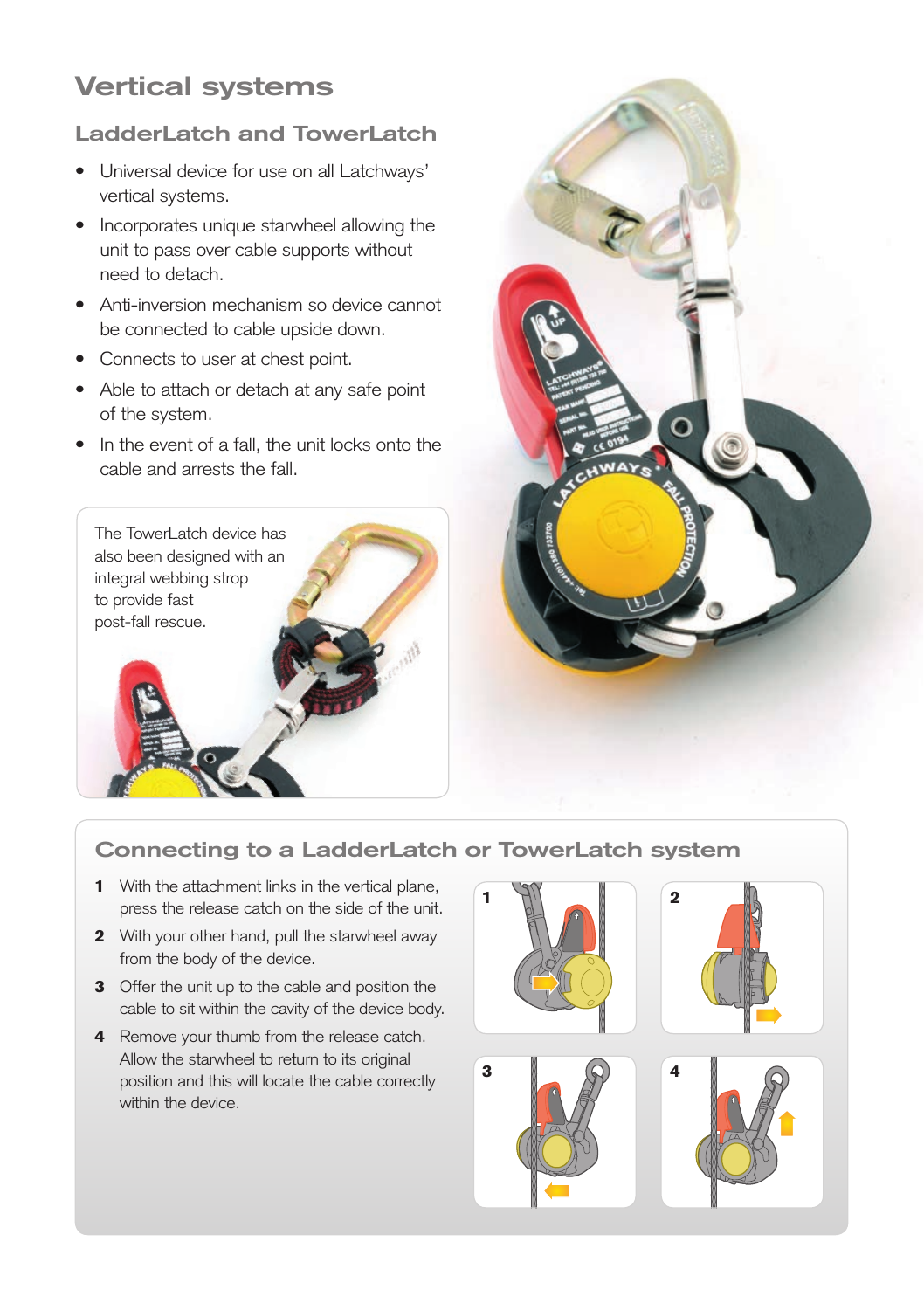# **Vertical/inclined systems**

### **ClimbLatch**

- The ClimbLatch device has many similar features of the LadderLatch and TowerLatch but is designed to also be used on an inclined system – suitable for use between a 0º and 40º incline.
- The ClimbLatch requires a specific entry point on which to attach to the system.

### **Connecting to a ClimbLatch system**

- 1 A specific entry terminal is required to connect the ClimbLatch unit on to a system. It must be ensured that the ClimbLatch is attached with the arrow indicating the correct direction of movement/incline.
- 2 Hold the device in the vertical plane to open the unit and with the gate of the entry point open, push the slipper downwards through the gate of the entry point.
- **3** When the slipper has passed through the gate, the device can then be pulled along the cable.
- 4 With the gate closed the device is now fully connected and ready for use.